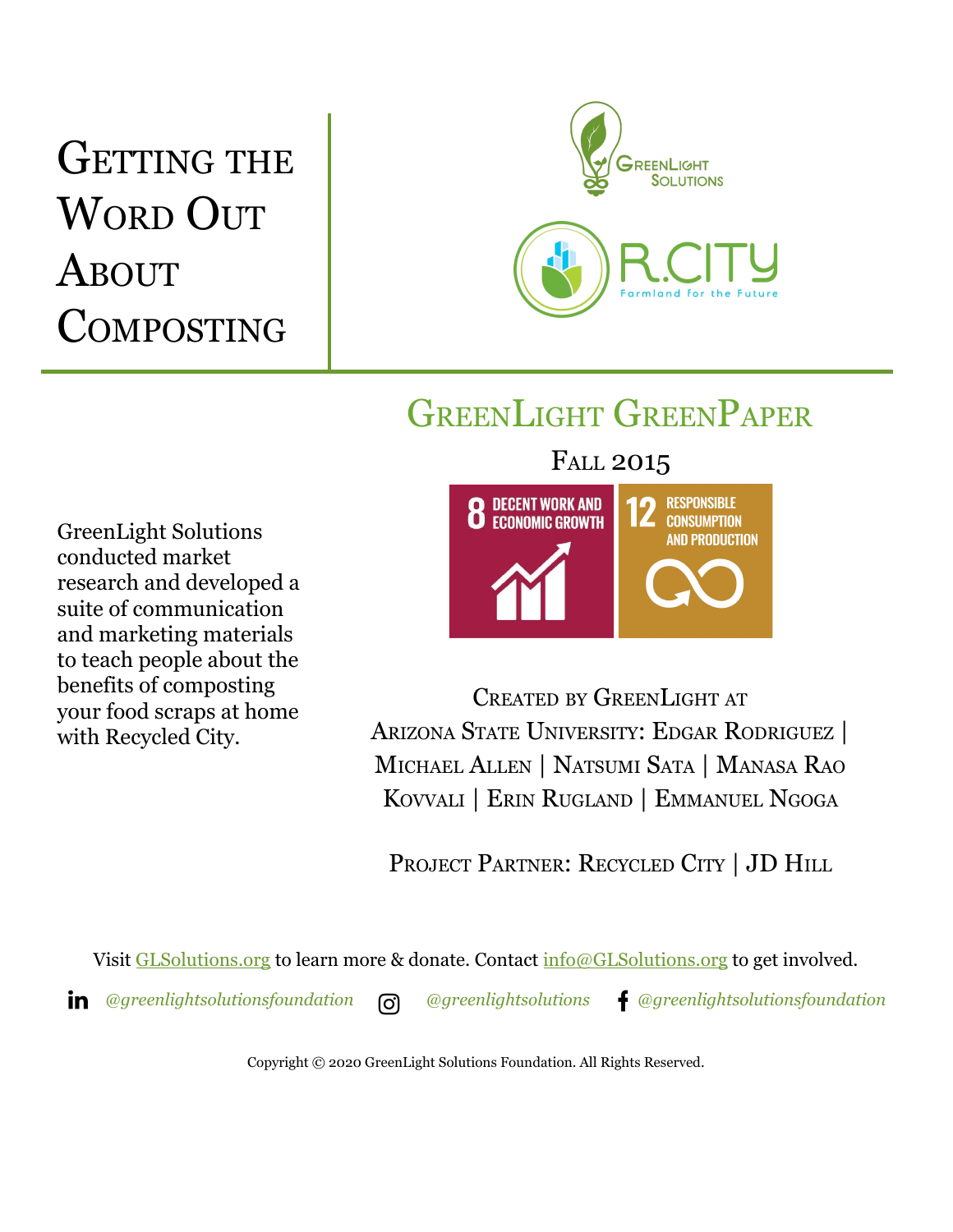GreenLight Solutions worked with J.D., Co-Founder of local composting company Recycled City, which collects residential food scraps and creates nutritious compost, soil, & produce. The project team worked to identify areas of the Commercial Services Business proposal that could be improved, as well as create a new proposal for expanding the business to serve multi-home complexes. We also conducted market research to determine the value of the marketing that Recycled City provides for its customers, which comes at no extra cost to them.

Recycled City is currently partnered with about 300 residential customers and over 30 local restaurants, cafes, etc. Up to this point the majority of Recycled City's residential market tends to be middle-aged women, but J.D. has found several opportunities that would vastly increase his customer base.

The GreenLight Project Team developed a set of marketing and communication materials to help Recycled City reach more people. The information conveyed included the importance of composting to reduce food waste, the process of composting, pricing to get involved, the benefits, and how to spread the word.

Results:

- Marketing Research \$2,380
- Case Studies: Diversion of 4.8 tons of waste
- Potential savings of several thousands of dollars in trash expenses

We incorporated data obtained through our research, to develop new proposals that would be utilized as tools to effectively enter into the multi-home markets and expand in current ones.

#### **BENEFITS TO PROJECT PARTNER**

- Analysis of the current proposal and development of a new proposal for multi-home customers
- Marketing research was composed of calls to countless marketing agencies but the results were derived from 13 of them
- Case studies done for two apartment complexes regarding the composting and trash programs

#### **BENEFITS TO THE SOLUTIONEERS**

Marketing Research and Case Study Analysis

- Conducted phone calls to local Marketing Agencies which consisted of us convincing them to give us their time and pricing on their services.
- Evaluated data from case studies and utilized statistics to make Recycled City more appealing.
- Learned how to cater facts and benefits to the needs of different customers.
- Created a process that allowed information to be the most effective and increase sales.

Challenges & Opportunities Recommended Solutions

Project Benefits